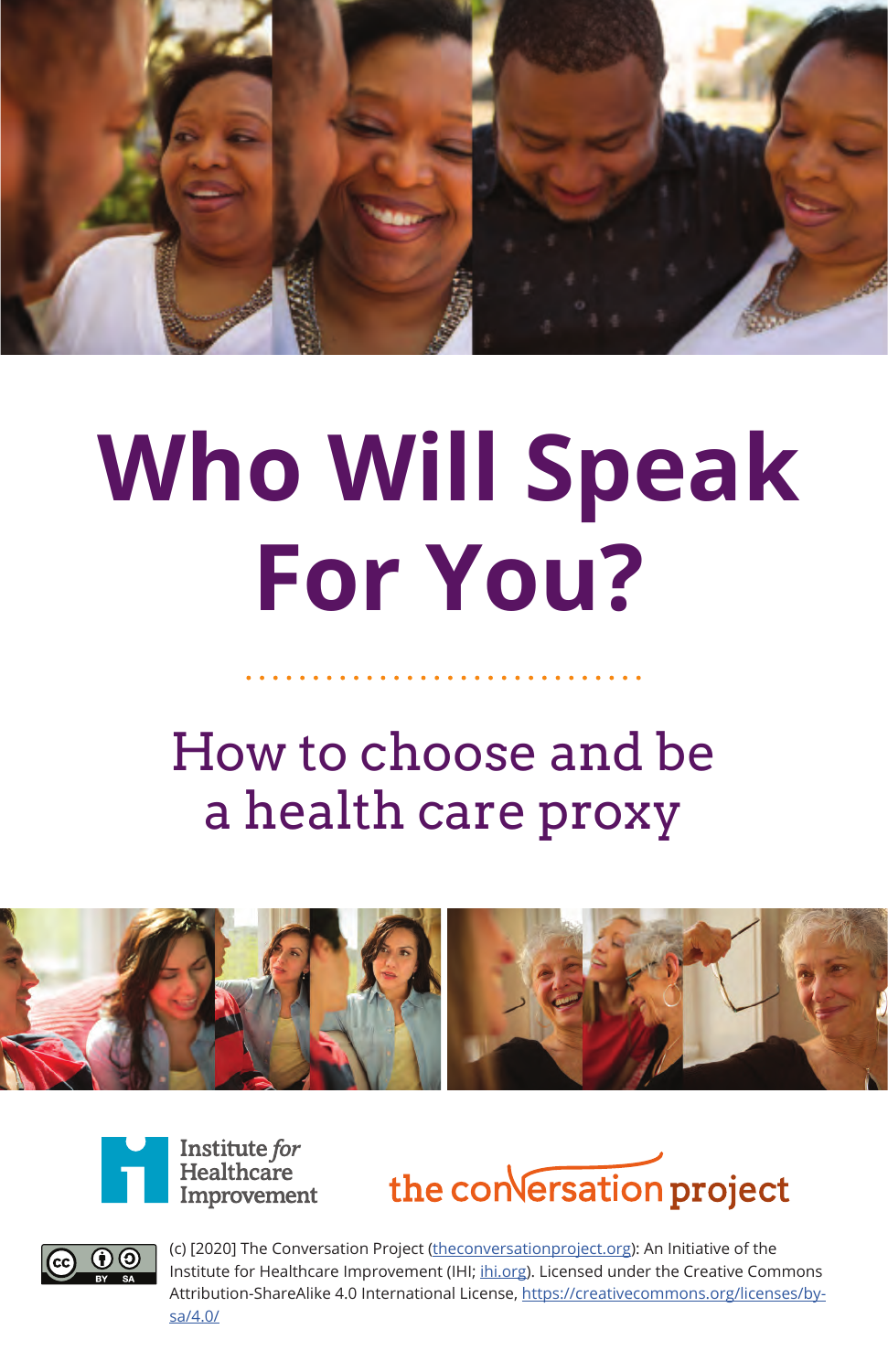# **The Conversation Project** is dedicated to helping people talk about their wishes for end-of-life care.

We developed the **Conversation Starter Kit** as a useful tool to help people have conversations with their family members and loved ones about their wishes.

In addition to having the conversation, it's important to choose a **health care proxy** the person who will make decisions about your medical care if you become unable to make them for yourself. (This person is also called a **health care agent** or **Power of Attorney for Health Care.**)

#### **TABLE OF CONTENTS**

| ■ Step 1: WHEN is the right time to choose your proxy? 3                     |
|------------------------------------------------------------------------------|
| <b>Step 2:</b> WHO should you choose to be your health care proxy? $\dots$ . |
|                                                                              |
|                                                                              |
|                                                                              |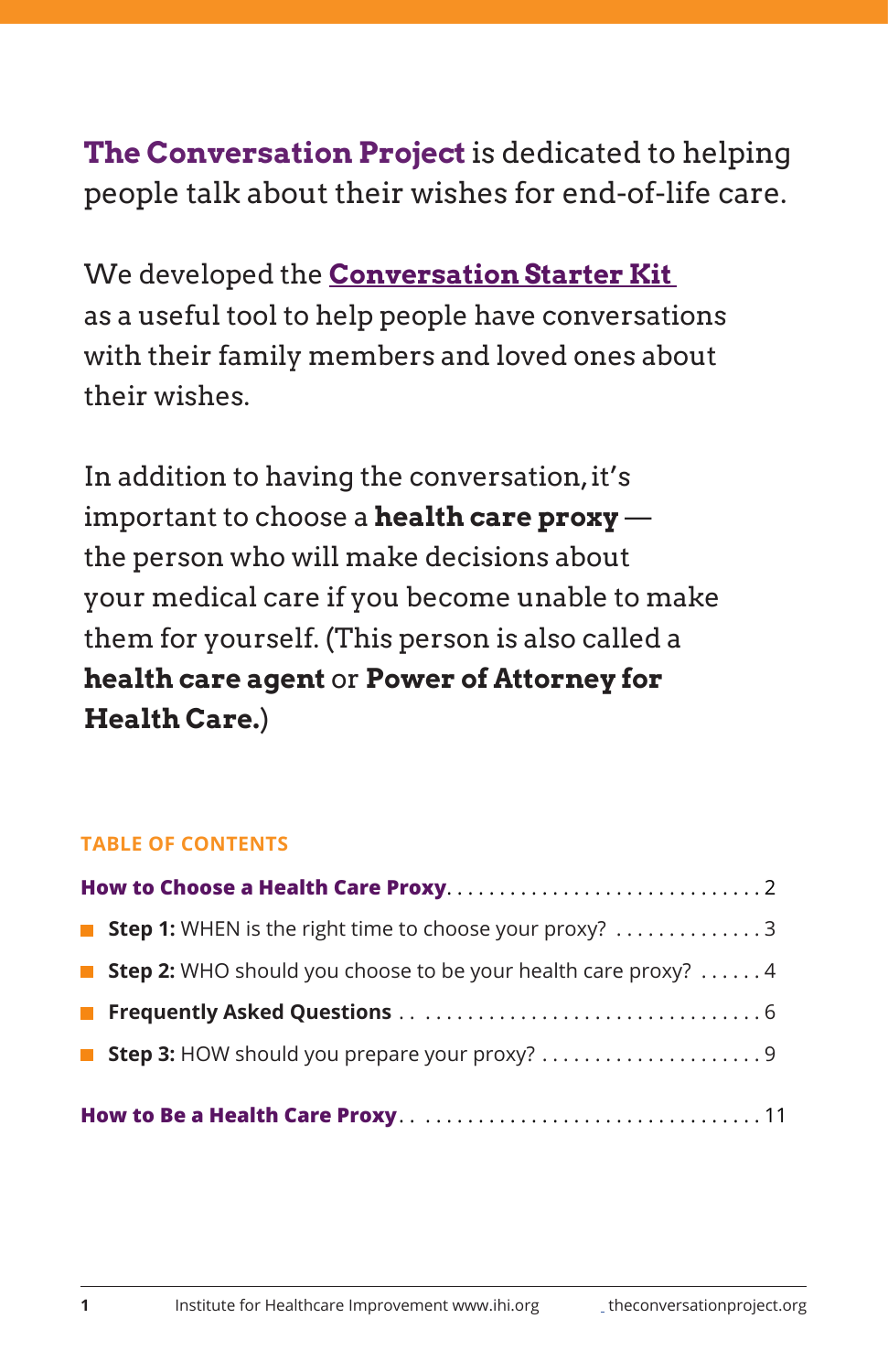# **How to Choose a Health Care Proxy**

Who would you want to make medical decisions for you if you were unable to make them for yourself?

A **health care proxy** (also called a **health care agent** or **Power of Attorney for Health Care**) is the person you choose to make health care decisions for you if you're too sick to make them for yourself. Your proxy can talk with your doctors, consult your medical records, and make decisions about tests, procedures, and other treatment.

We cannot overstate the importance of choosing a proxy. Too many people — including half of all the people over 65 who are admitted to a hospital are unable to make decisions for themselves.<sup>\*</sup>

\* Torke AM, Sachs GA, Helft PR, et al. Scope and outcomes of surrogate decision making among hospitalized older adults. *JAMA Intern Med*. 2014;174(3):370-377.

### **Make sure you have chosen someone you trust to speak for you in case you are unable to speak for yourself!**

#### **USEFUL DEFINITIONS**

It can be hard to keep track of the various names that are used — both for the **PERSON** you choose and the **DOCUMENT** you fill out. Here's the gist:

#### **Names for the PERSON you choose:**

- **Health care proxy:** The person you choose to make decisions about your medical care if you become unable to make them for yourself (*My brother is my health care proxy.*)
- **Health care agent:** Same as above (*My brother is my health care agent.*)
- **Power of Attorney for Health Care:** Same as above (*My brother is my Power of Attorney for Health Care.*)
- **Surrogate decision maker:** Same as above *(My surrogate decision maker is my health care proxy).*

#### **Names for the DOCUMENT you fill out:**

- **Health care proxy:** Can ALSO refer to the legal document in which you designate the person to make medical decisions for you (*I filled out my health care proxy.*)
- **Advance directive**: A general term for any written health care instruction specifying your wishes or naming a proxy (*I filled out my advance directive.*)

To keep it simple, we're using **"proxy"** for both the **PERSON** and the **DOCUMENT.**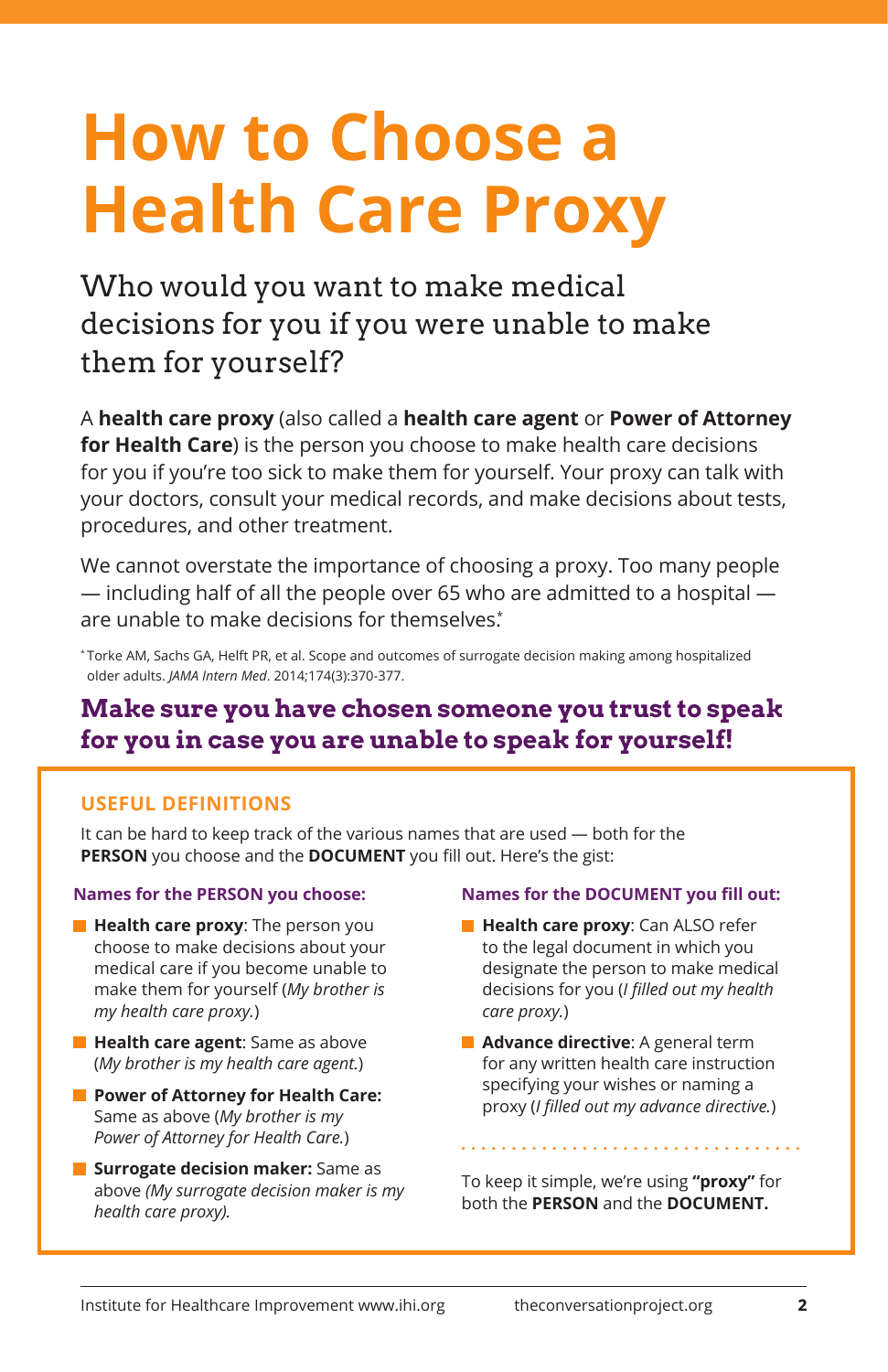# **Step 1** WHEN is the right time to choose your proxy?

As we say in The Conversation Project, **"It's always too soon, until it's too late."**

Up until age 18, your parent or legal guardian usually serves as your proxy. But once you turn 18, your parents are no longer your automatic health care proxy. **So everyone age 18 or older should complete a health care proxy form — even if they're perfectly healthy. If you're over 18 and haven't yet chosen a proxy, the time is now!**

**EARLY**

When you come of age at age 18.

### **OFTEN**

It's good to review your choice of proxy at the start of each decade — when you turn 20, 30, 40, 50, 60, 70…

### **AT A MAJOR LIFE EVENT**

- I If you go to college
- **I** If you get married, divorced, or widowed
- $\blacksquare$  If you have children
- $\blacksquare$  If you become eligible for Medicare
- $\blacksquare$  If you are going on a major trip
- $\blacksquare$  If you are newly diagnosed with a serious illness

## **Health care proxy forms**

- $\blacksquare$  Each US state has its own health care proxy forms, which are available for free. For more information visit: https://www.nhpco.org/patients-and-caregivers/ advance-care-planning/advance-directives/downloading-your-states-advancedirective/
- You can fill out your health care proxy form yourself! Some places require having two witnesses sign, saying that they have seen you sign the form. (In most states and countries, your proxy cannot sign as a witness.)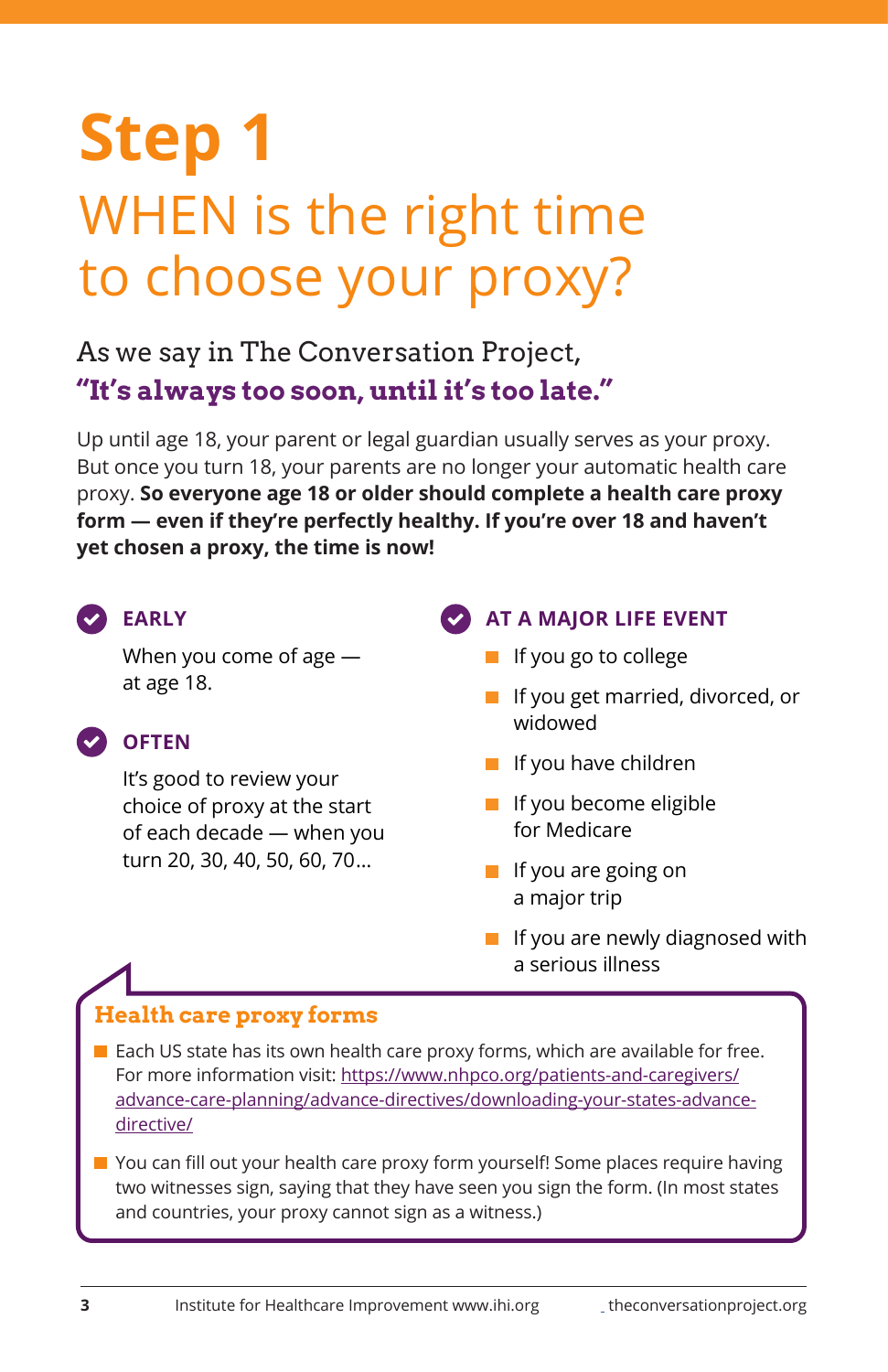# **Step 2** WHO should you choose to be your health care proxy?

# Remember: **Your proxy is the person who will speak for you if you're unable to speak for yourself.**

Being a proxy is not for everyone. Your proxy may have to make tough, quick decisions on your behalf — including decisions about treatments, procedures, even life support. Here are some questions to help you think about who you would like to be your proxy:

#### **? Will the person make decisions that are in line with your wishes?**

- Will the person be okay making decisions on your behalf **even if their own wishes are different from yours?**
- $\blacksquare$  Will the person have a hard time making decisions on your behalf **because their emotional connection to you would get in the way?**

#### **CHOOSING THE RIGHT PERSON**

*A young woman in St. Louis originally wanted her mother to be her proxy. But then she realized it might be too painful for her mother to be in that position. So she chose a friend instead.*

### **Will the person be comfortable speaking up on your behalf? ?**

- $\blacksquare$  Will the person stand up for you?
- $\blacksquare$  Will the person be okay with asking questions of doctors and other busy providers?
- $\blacksquare$  Will the person ask for clarification if they do not understand a situation or an answer?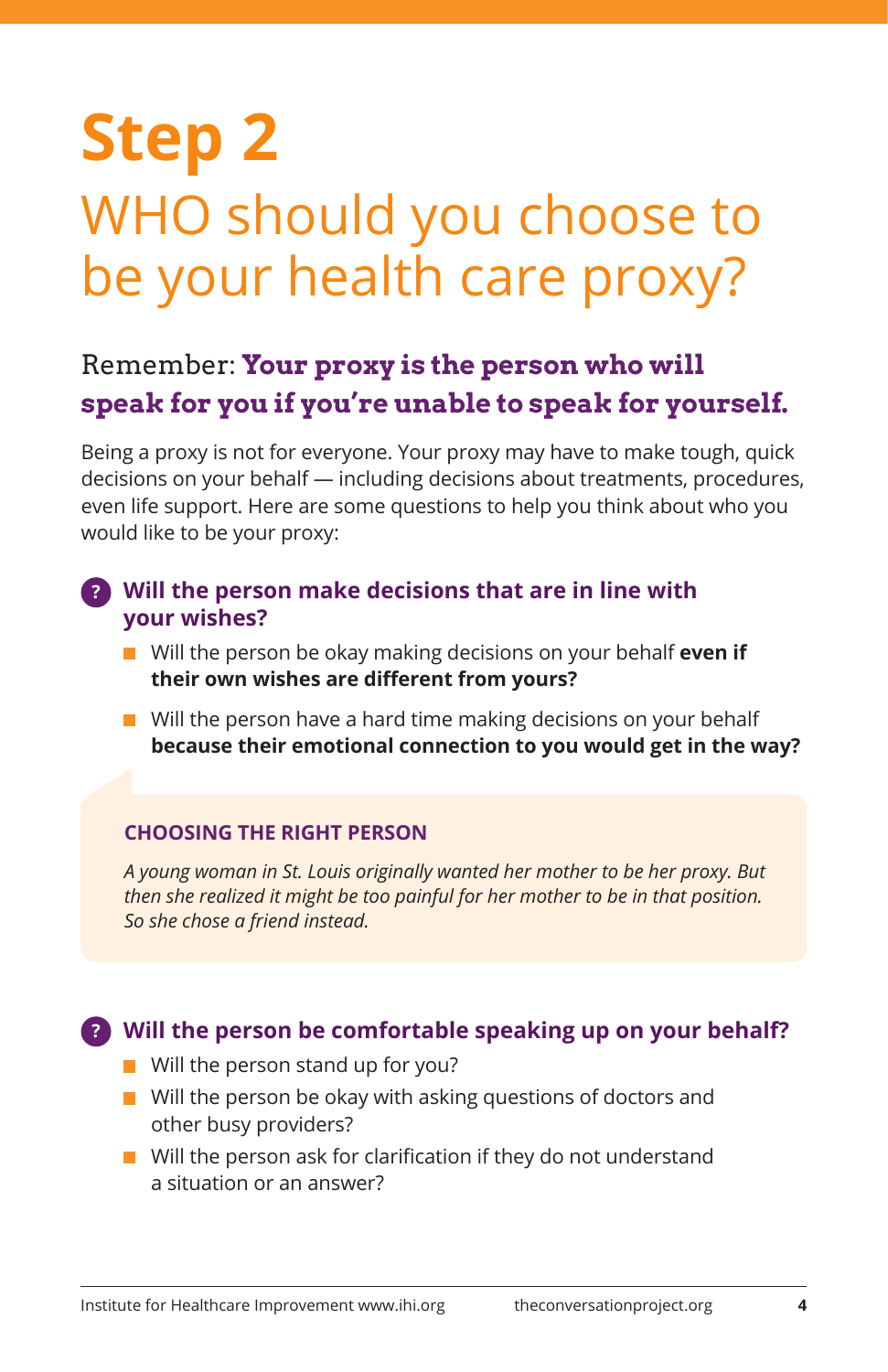#### **? Will the person be good at making decisions in changing circumstances?**

Your proxy might have to make fairly quick decisions along the way things like *"Your mother has pneumonia. Do you want us to start antibiotics?"* or *"Your brother is no longer able to take food by mouth. Do you want us to insert a feeding tube?"* Your proxy doesn't need to be a medical expert, but they should be someone who can apply your general values to specific circumstances and make decisions that are consistent with your expressed wishes.

**NOTE:** We don't want to make being a proxy sound too hard. (Nobody finds it easy to interrupt a busy doctor and ask them to "say that again, slowly"!) At the same time, it's important to consider who has the qualities you need when the time comes.

### **WHO might be a good choice to be your proxy? ?**

- $\Box$  Parent
- $\Box$  Spouse/Partner
- $\Box$  Child
- $\Box$  Sibling
- $\Box$  Friend
- $\Box$  Cousin
- $\Box$  Trusted Neighbor
- $\Box$  Someone from my congregation
- $\Box$  Other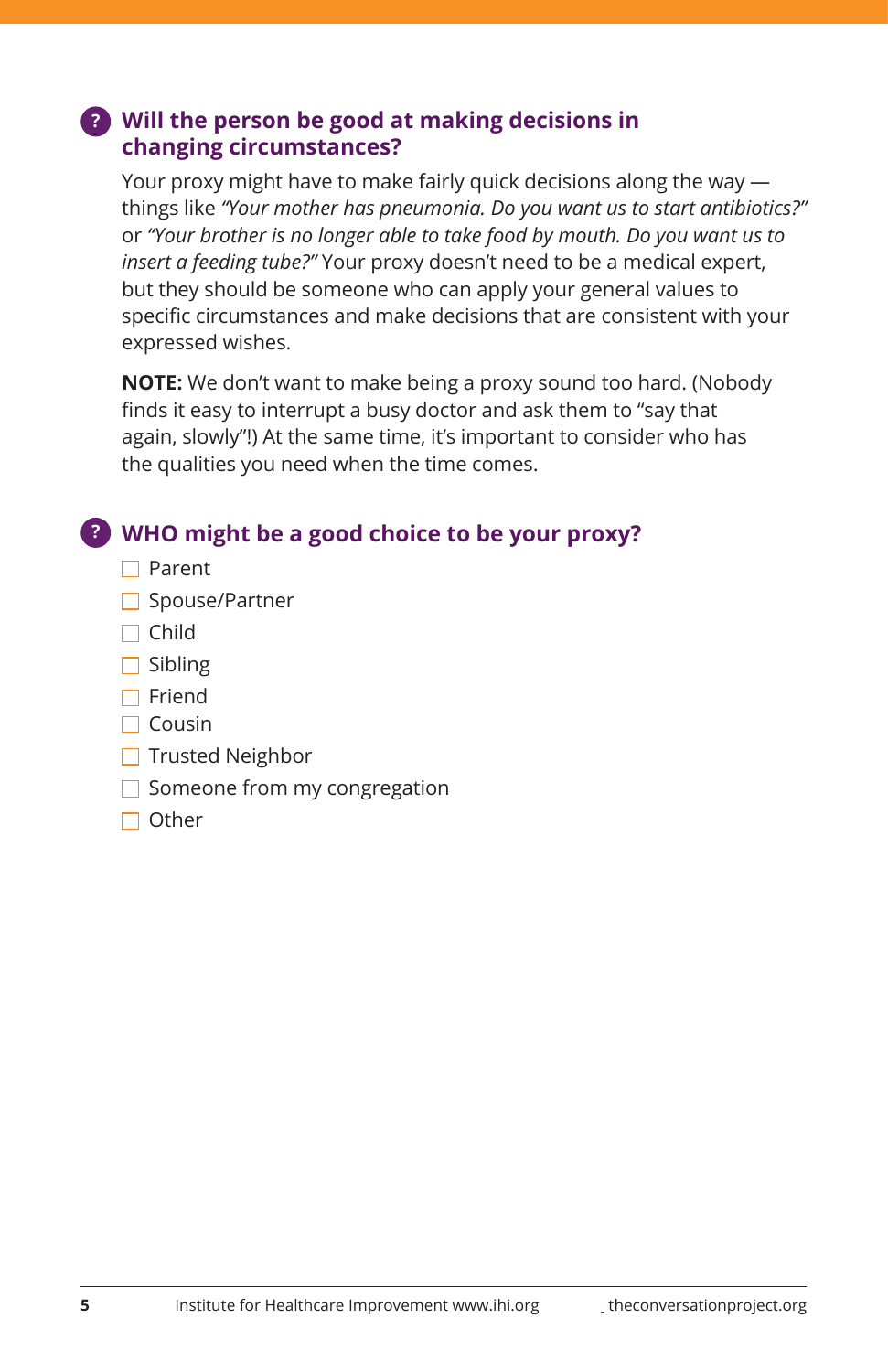# Frequently Asked Questions

#### **What if I want to choose more than one person to ? be my proxy?**

It's generally advisable not to name two people to serve as co-proxies because if they disagree, the situation can become complicated. The rules for this vary: some states and countries allow you to name coproxies, and some states and countries limit you to one at a time.

In all states and countries, you can name an alternate proxy if your primary proxy is unable to serve. It's a good idea to name an alternate proxy.

#### **What if I don't want to pick a family member? ?**

Sometimes people feel obligated to choose their spouse, or their adult child — even when they don't think that person is the best choice to follow their wishes. **It's okay** if you want to choose someone who's not a family member — even if your family pushes back at first.

**NOTE:** Be sure you tell your family beforehand who your proxy is. You can say, *"I chose [my friend] because she'll be able to speak for me without the emotional conflict my family members may face."* Even if it creates tension, it is better for them to find out who your proxy is before a medical crisis.

#### **TELLING THE FAMILY AHEAD OF TIME**

*A woman in Florida was the proxy for her husband. But his adult children from a previous marriage didn't know he had selected his current wife as his decision maker. If he had told them about this ahead of time, it would have allowed them to get used to the idea before a health crisis came up.*

### **What if I don't want my spouse/partner to be my proxy? ?**

In many states your spouse may automatically be your legal proxy if you haven't named someone else. Sometimes, they may find it too difficult to agree to ending treatment for their loved one, even when you have made your wishes very clear. In this case, it might be wiser to choose someone else.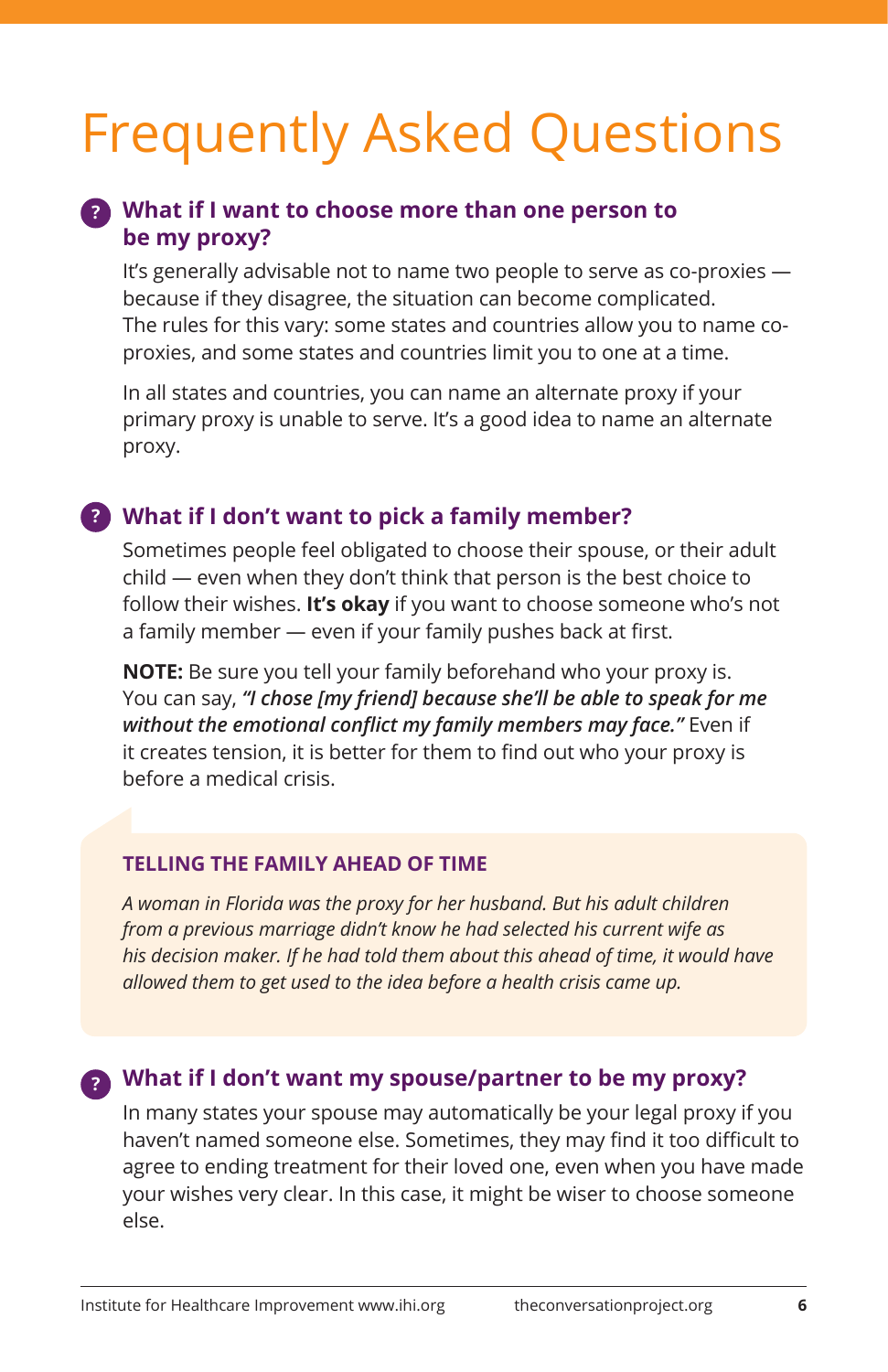#### **FINDING THE RIGHT PROXY**

*A woman who lives in Hawaii wanted to choose a proxy. She started by asking her husband. His answer, "I could never unhook you from anything. I will hold your hand for 20 years even if you're not responsive."* 

*Next, the woman asked her son. His answer, "I got it, Mom. I know you don't want any extreme measures to save your life. I'll never let anyone hook you up."* 

*Finally, she asked her daughter. The daughter answered, "I hear what's important to you. And I know it depends on your prognosis and your chances for recovery."* 

#### **Are there any rules about who CANNOT legally be my proxy? ?**

Yes. The rules can vary between states and countries, but here are some examples of a few US-based restrictions on who you can choose to be your proxy:

- You may not choose someone under age 18 (in the United States, Alabama and Nebraska, under 19).
- $\blacksquare$  If you're a patient in a health care facility, you may not choose an employee of that facility (unless the person is a relative).
- You may not choose a member of your current health care team (your doctor, nurse, etc.).
- **Again, be sure to check your states and countries rules.**

#### **What if I want to change my proxy? ?**

Sometimes people change their mind about who they want to be their proxy. Maybe the person they chose moved away, or the relationship changed — or for any reason, the person no longer feels like the right one for the job.

It's okay to change your proxy. If you do, be sure to fill out a new proxy form and tell your family and your health care team about the change.

You can just say, *"I've been thinking it over, and I wanted you to know that I've decided to change my proxy. Thank you so much, but I won't need you to take on this responsibility for me."*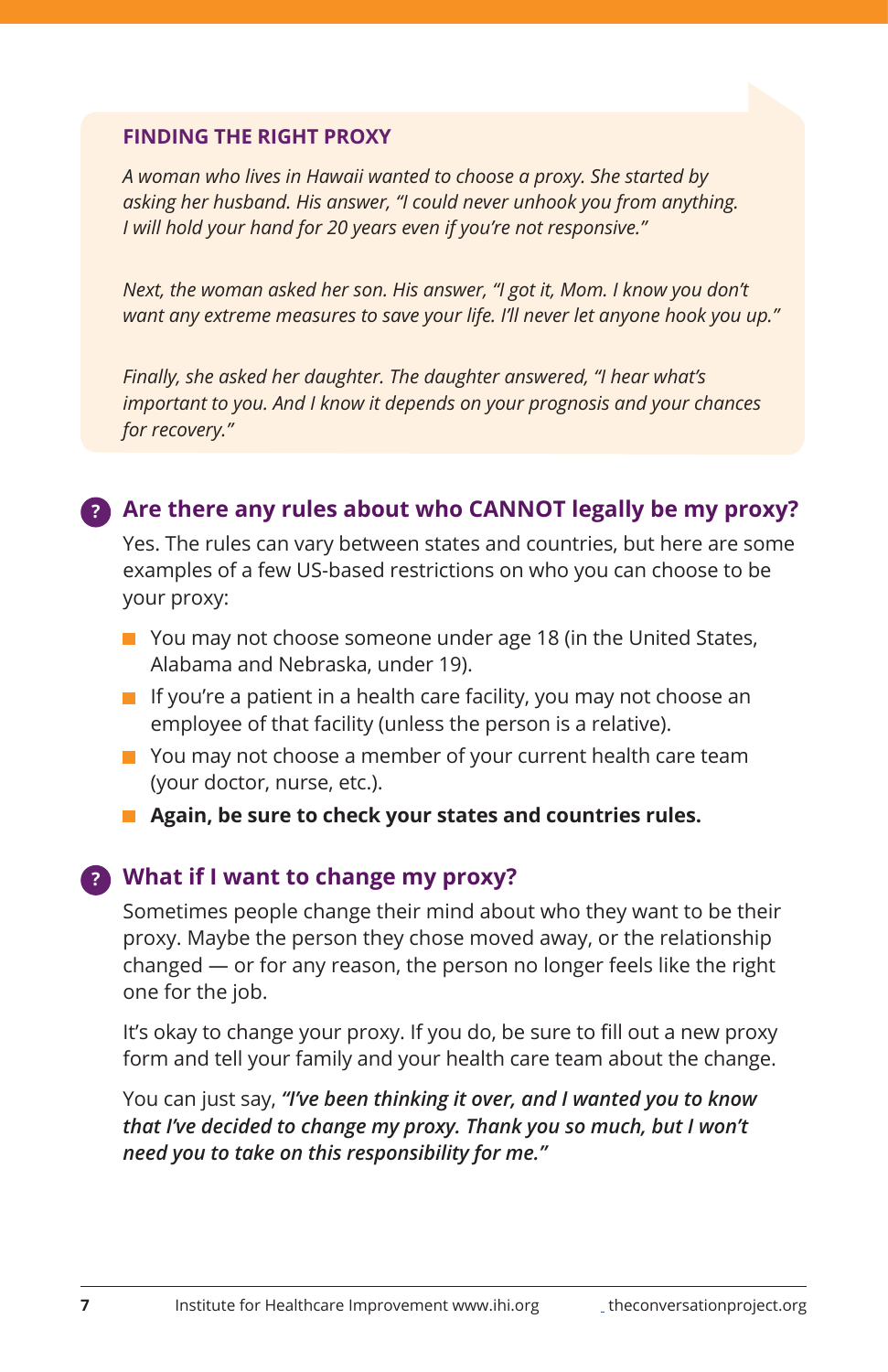#### **What if I don't have someone I would like to be my proxy? ?**

Someone may not come to mind immediately. Remember that your proxy doesn't have to be a family member. It could be a friend, a more distant relative, or someone at your place of worship.

Even if you don't appoint a person to be your health care proxy (your agent), it's a good idea to complete the proxy form (the advance directive), listing medical treatments that you would or would not want if you became terminally ill and unable to make your own decisions.

#### **TWO PEOPLE CHOOSE ONE ANOTHER**

*Two women attended a Conversation Starter Kit workshop at their church, at the end of which participants were encouraged to choose a health care agent/ proxy. One of the women, age 32, had multiple health issues and knew she needed to have a health care proxy. But she was single, had no children, and was estranged from her family of origin. She felt she had no one to ask to be her agent. The other, age 54, was a healthy single woman with two brothers she felt she couldn't rely on to be her health care proxy and had put off choosing one for years. The women often sat next to one another during Sunday service. One day, their pastor asked them if they might consider being health care agents for one another. They turned to each other and nodded.*

#### **Is a health care proxy the same as an advance directive? ?**

"Advance directive" is a general term for any written health care instruction specifying your wishes or naming a proxy. It encompasses both health care proxy forms and living wills. It states which medical treatments you want or don't want if you are no longer able to make decisions on your own (for example, if you're in a coma).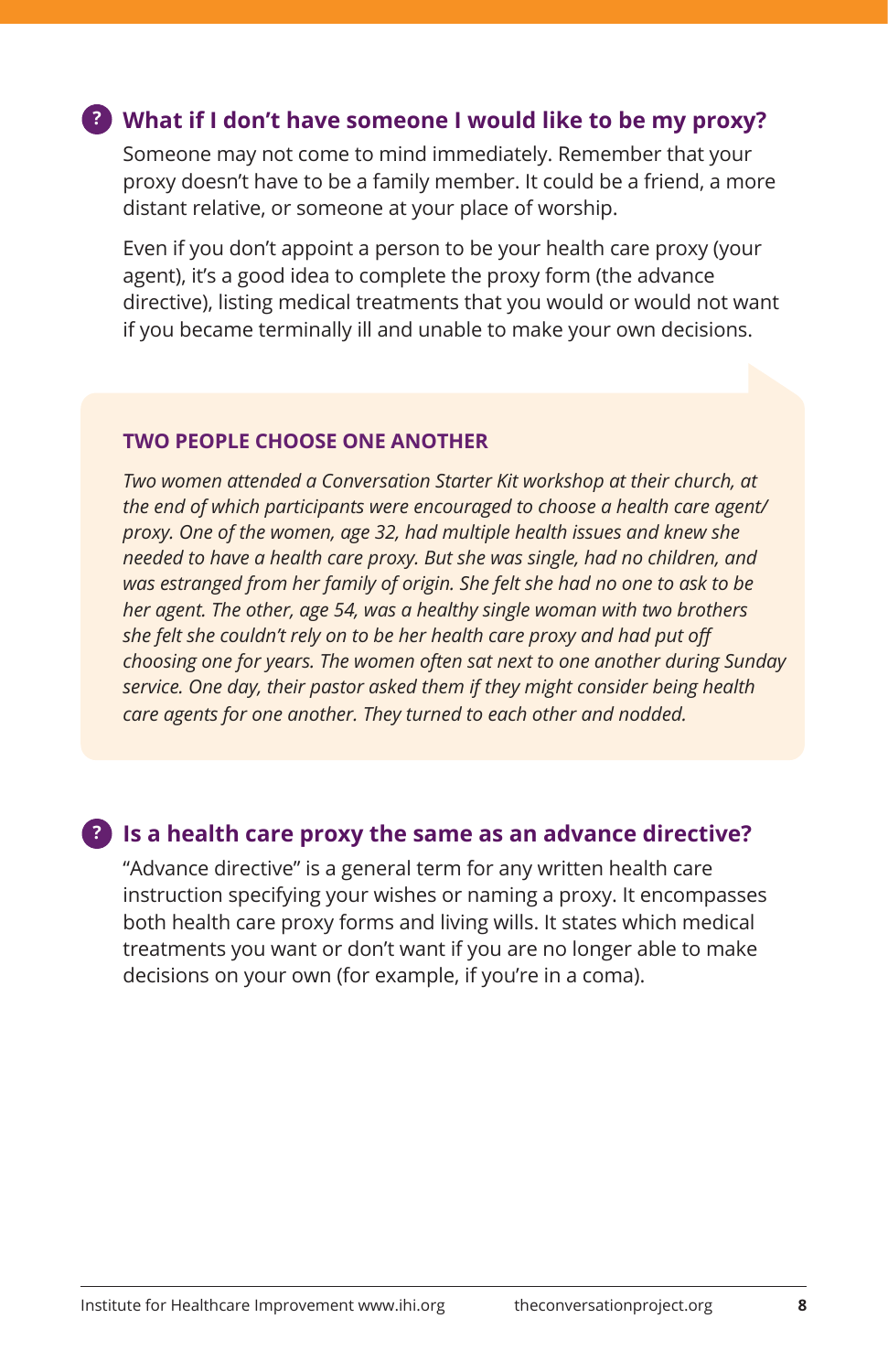# **Step 3**  HOW should you prepare your proxy?

#### **First of all, ask if the person can take on this role.**

Start by asking the person if they are comfortable being your proxy, and then sit back and listen to their answer. Do your best to answer any questions they might have. And make it very clear that it's okay for them to say no.

You might start by saying, *"I'd like you to be my health care proxy that means you would be the person who would make medical decisions for me if I'm unable to make them for myself. I'll tell you more about what my values and goals are so you won't have to guess. What do you think is this something you would be comfortable taking on?"*

#### **Make sure your proxy understands their responsibilities.**

Your health care proxy has the legal power — and responsibility to make medical decisions for you if you're unable to make them for yourself. Your proxy can talk with your doctors, consult your medical records, and make decisions about tests, procedures, and other treatment. Your proxy is entitled to full access to your medical information under federal privacy laws (commonly known as HIPAA).

Tell your proxy you will share what matters to you, so that they'll have a solid foundation for making decisions. And you'll make sure everyone in the family knows whom you've picked as your proxy and that you have discussed your wishes with them.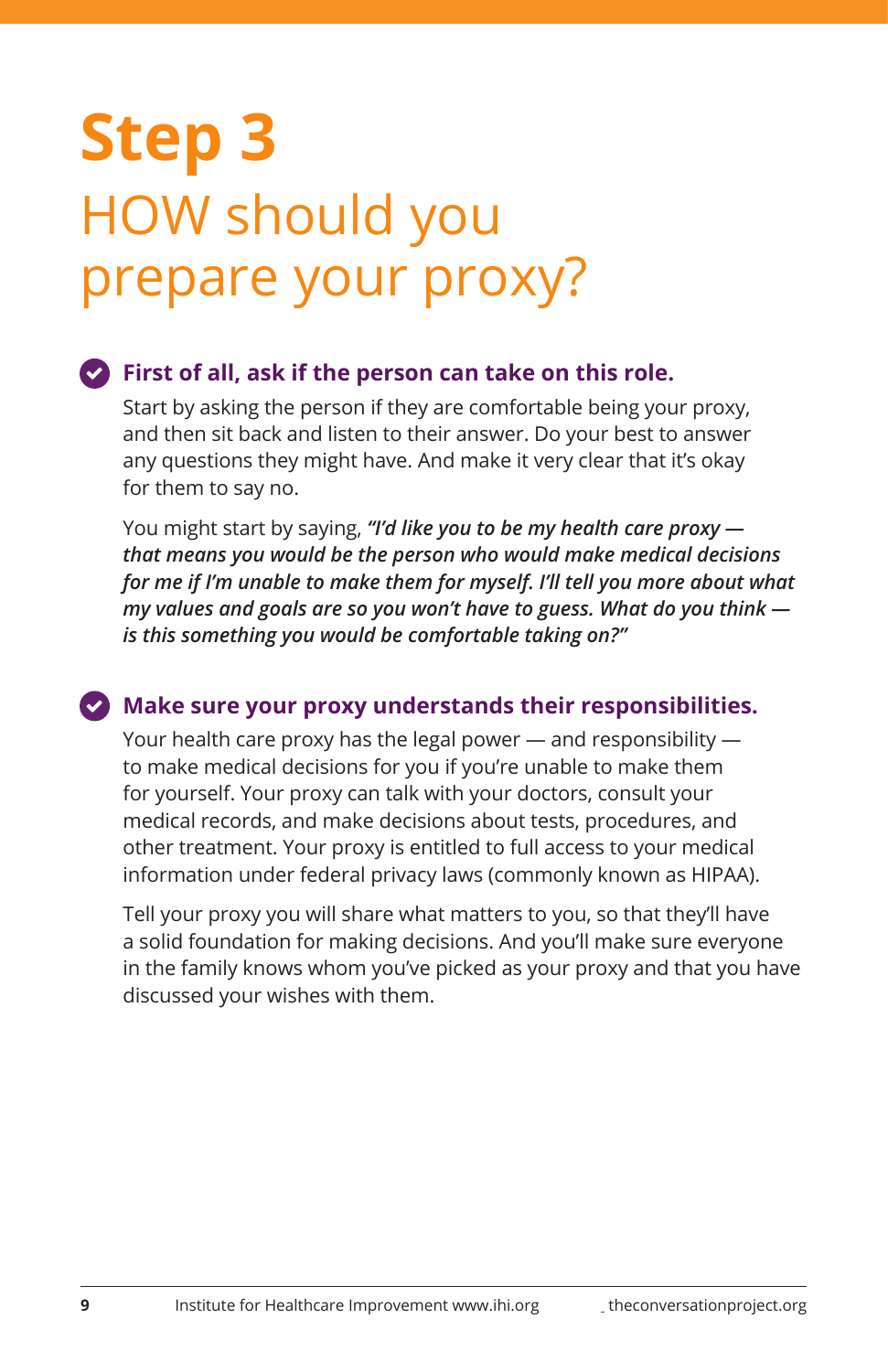#### **Make sure your proxy understands your wishes and choices.**

It's important that your proxy really understands your wishes and choices regarding end-of-life care. Having these conversations before a crisis, when there's time to talk things through, will give your proxy a strong foundation for making decisions when the time comes.

Set aside time to go through the **Conversation Starter Kit** together, talking over your answers to the questions in the Kit and your preferences on the "Where I Stand" scales. (It's a good idea to write down your responses to the Conversation Starter Kit, so that it serves as a reference and a reminder for your proxy.) Additionally, you could then review your states and countries advance directive form to talk about some specific medical scenarios and your preferences (like resuscitation, feeding tube, etc.).

#### **Make sure your proxy has all the necessary information:**

- Give your proxy a copy of your health care proxy form and any other advance directive documents you have filled out.
- $\blacksquare$  Make sure your proxy knows the names and contact information for your primary care provider and any other providers.
- $\blacksquare$  Make sure your primary care provider knows the name and contact information for your proxy.

#### **What is the most important thing you want your proxy to keep in mind?** ✔

After you talk through the **Conversation Starter Kit** with your proxy, and talk through some medical decisions that might come up and how you feel about them, it might be helpful to summarize it all: "What matters most to me is \_\_\_\_\_\_\_\_\_\_\_\_\_\_\_." (For example, *being able to recognize my children; being in the hospital with excellent nursing care; being able to say goodbye to the ones I love.*)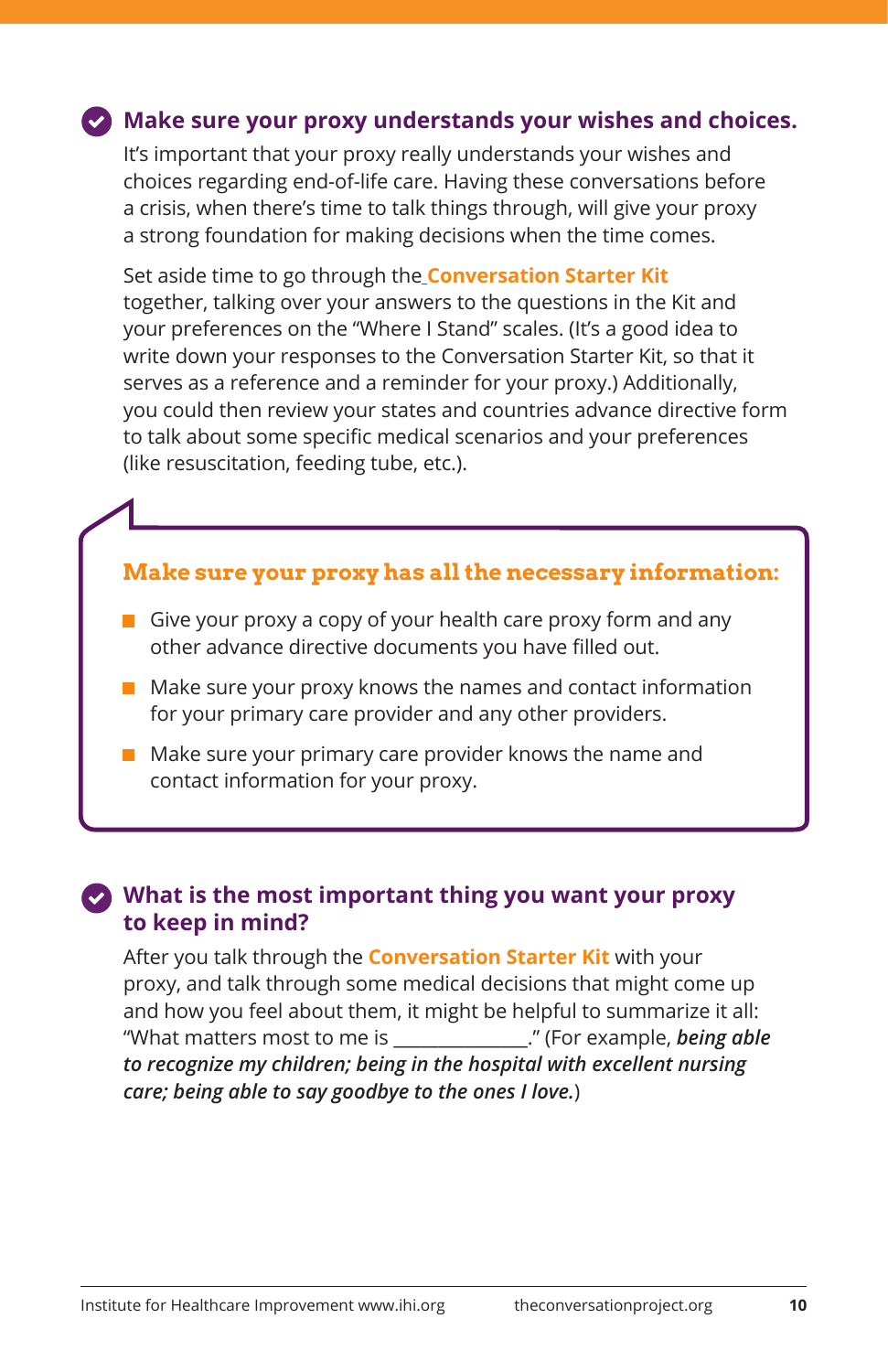# **How to Be a Health Care Proxy**

# **Remember:**

#### **Being a good proxy means speaking for the person when they're unable to speak for themselves.**

Being a proxy is not about what YOU want; it is about what the person you're speaking for wants. In any situation where you have to act as a proxy, ask yourself, *"If they were able to speak and to make a decision right now, what would they say?"*

#### **A SISTER TO HER BROTHER**

*"This was Mom's choice. Now we have to be her voice."*

#### **Being a good proxy is about doing your best.**

Being a good proxy isn't about being perfect — it is about doing the best you can. Sometimes it's not possible to follow the person's wishes: maybe they said they want to be home, but it is not physically, financially, or safely possible to keep them there. In that case, just do the best you can. "The best you can do is the best you can do."

#### **A LETTER FROM A MOTHER TO HER FAMILY**

*"If you are faced with a decision that you're not ready for, it's okay. I'll try to let you know what I would want for various circumstances, but if you come to something we haven't anticipated, it's okay. And if you come to a decision point and what you decide results in my death, it's okay. I will die because of my illness or my body failing or whatever. You do not need to feel responsible."*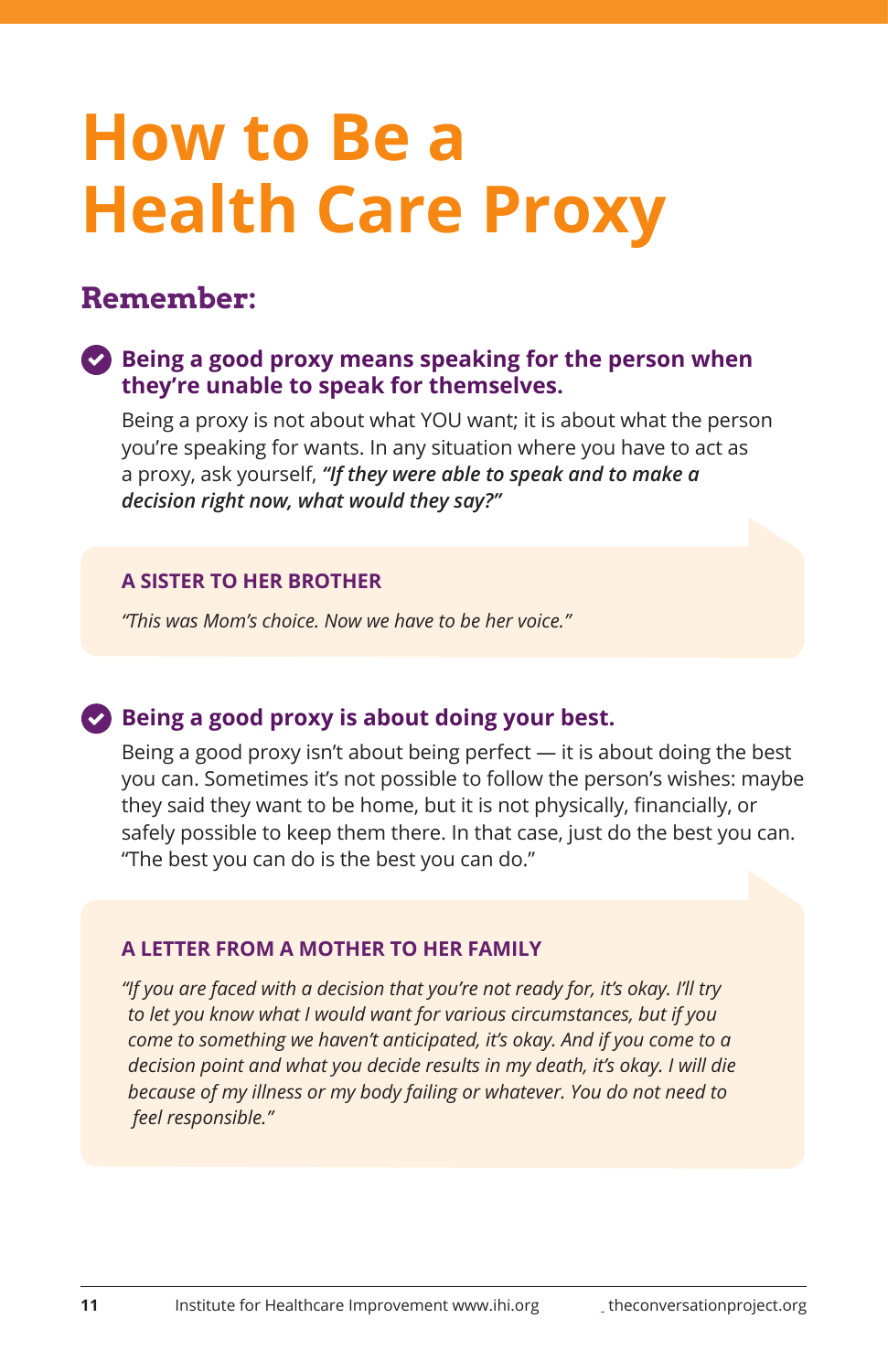#### **What if someone asks you to be their proxy, but you are not comfortable saying yes?**

It's okay to decline the invitation. For whatever reason, you might not feel you can take it on. Maybe you just are not comfortable with the person's preferences. Or maybe you feel like you could not bring yourself to make a decision that might shorten their life. Or maybe you are just too overwhelmed to take on the responsibility.

If you are not comfortable saying yes, the best thing you can do is lovingly say no. Be honest. Say *"Thank you for asking me — I am honored. I just do not think I can do a good job being your proxy."* 

#### **What if it is not possible to follow a person's wishes?**

One of the hardest situations is when a loved one has clearly stated a wish, but it isn't a feasible option — medically, financially, or because of limited family support. Perhaps the most common example of this is when a loved one has expressed a clear wish to die at home, but it's not a feasible option.

There are no easy answers. But one thing you **can** do is find out what matters most to the person about "home" — and then do your best to come as close as possible. That might mean bringing in family pictures. Or a favorite piece of clothing or a favorite blanket. Or playing favorite music. Or having a visit from the family dog or cat. Or a taste of favorite food.

For more guidance on how to be a good proxy, see **Making Medical Decisions for Someone Else: A How-To Guide** — at *https://www.americanbar.org/content/dam/aba/ administrative/law\_aging/2011\_aging\_bk\_proxy\_guide\_gen.pdf*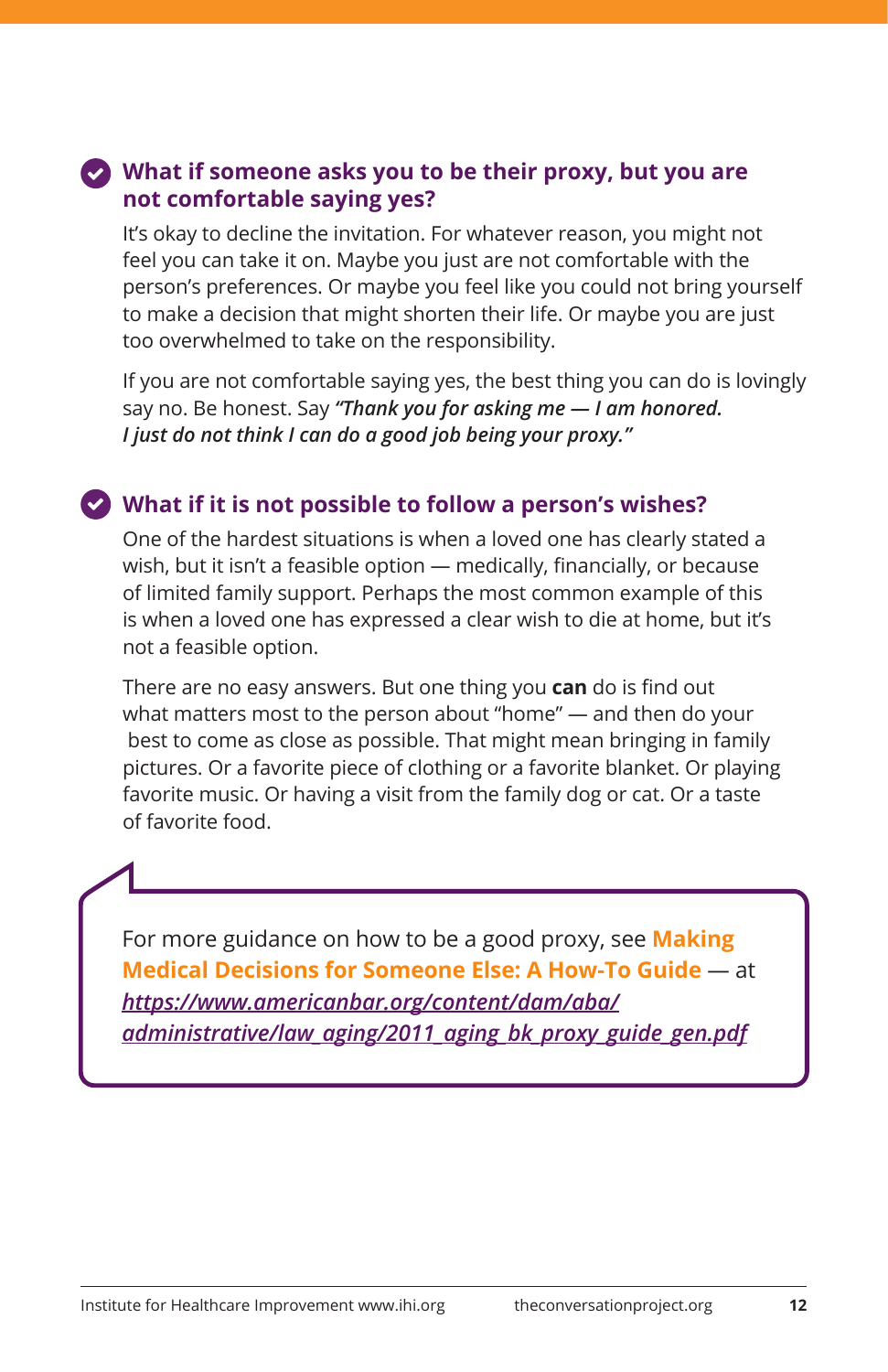# **A checklist for being a good proxy:**

#### **Make sure you understand your legal responsibilities as a proxy.**

 As a health care proxy, you have the legal power to make medical decisions for the person if they are no longer able to make decisions for themselves. As a proxy, you will talk with your person's doctors, consult their medical records, and make decisions about tests, procedures, and other treatment. The proxy is entitled to full access to medical information under federal privacy laws (commonly known as HIPAA).

#### **Make sure you understand your person's wishes and choices.**

 It is important that you really understand your person's wishes and choices regarding end-of-life care. It's a good idea to go through the **Conversation Starter Kit** with your person, talking over their answers to the questions in the Kit and their preferences on the "Where I Stand" scales. And it is a good idea to talk over the person's advance directive.

 Having these conversations before a medical crisis, when there is time to talk things through, will give you a strong foundation for making decisions when the time comes.

#### **Be comfortable speaking up.**

 Even if your person's doctor or nurse is in a hurry, it's okay to ask questions. You could say:

- *"I'd like to speak with you about my mother's wishes."*
- *"I don't understand what you just said."*
- *"I have some questions I'd like to ask you. When would be a good time for you?"*

You might want to write down your questions beforehand, just to make sure you don't forget anything.

In all these cases, the "North Star" for any decision is always the same:

**What would your person (your mother, your husband, your best friend) want?**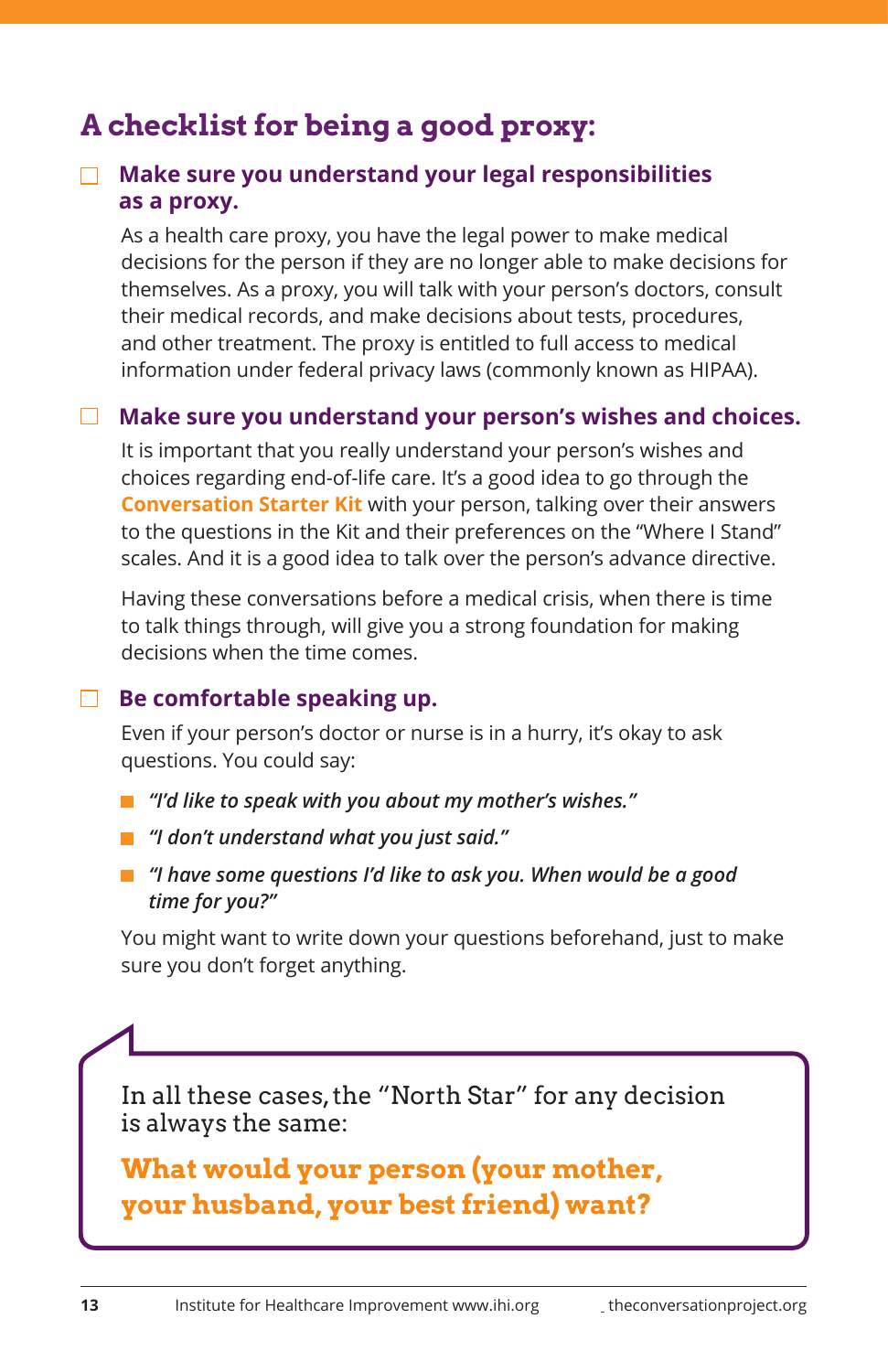*Cut out card, fold, and laminate for safe keeping.*

| The original signed document is located at: |                          |
|---------------------------------------------|--------------------------|
| My Health Care Proxy is:                    |                          |
|                                             |                          |
|                                             |                          |
|                                             |                          |
| Phone <b>Phone</b>                          |                          |
|                                             |                          |
|                                             |                          |
| www.theconversationproject.org              | the conversation project |
|                                             | Signature                |
|                                             | Phone                    |
|                                             | $-$ qis, State, Zip      |
|                                             | <b>Address</b>           |
|                                             | <b>Hame</b>              |